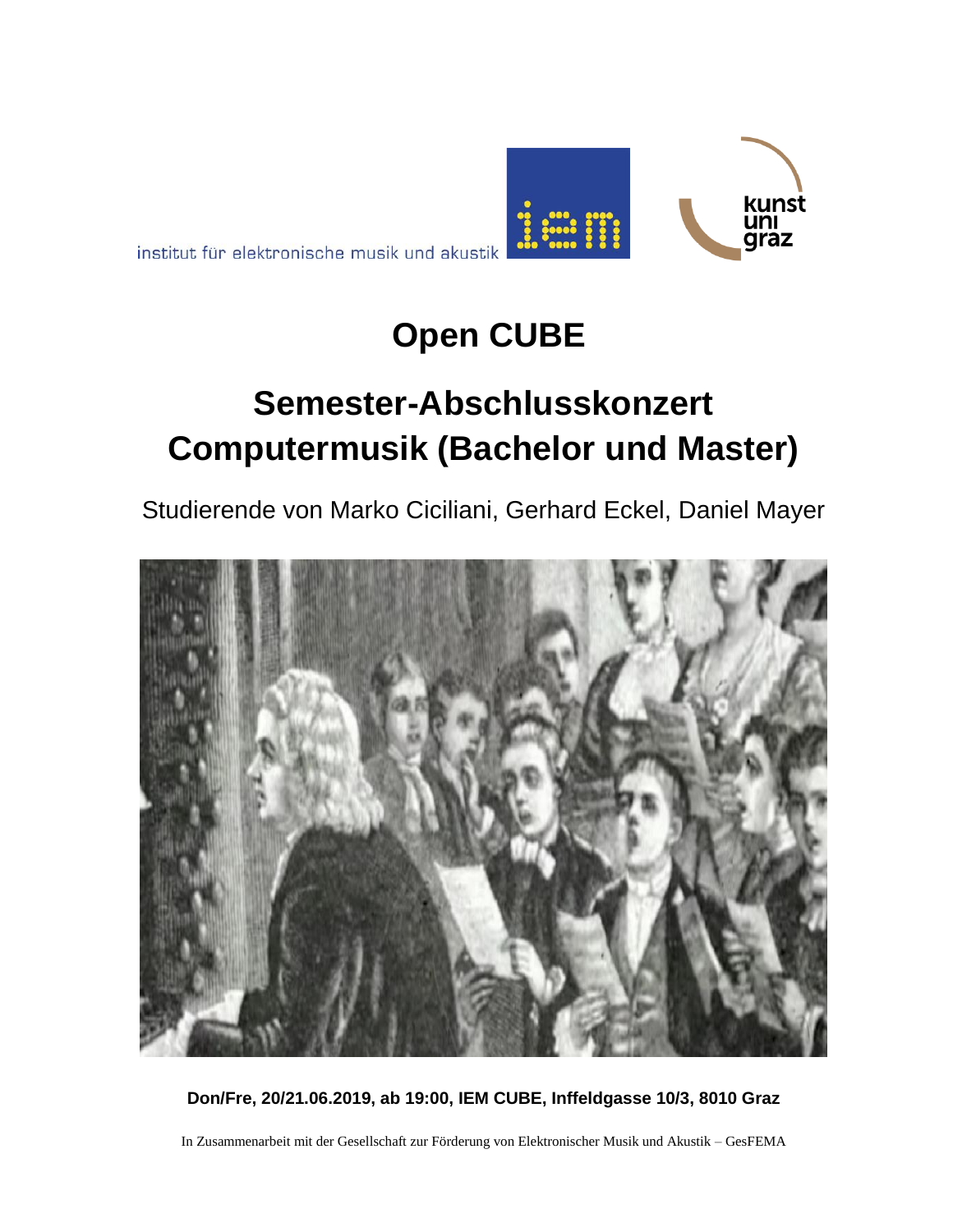### **Programm Tag 1**

| <b>Teonas Borsetto</b><br>solo live electronics            | Campo di grano                                               |
|------------------------------------------------------------|--------------------------------------------------------------|
| Nico Mohammadi<br>fixed media (stereo)                     | And Feeds Itself And Feeds Itself And<br><b>Feeds Itself</b> |
| <b>Alexandru Tudor Spanu</b><br>fixed media (4 ch)         | terra firma inferius                                         |
| Jürgen Mayer<br>solo live electronics                      | Path To The J                                                |
| $-$ PAUSE $-$                                              |                                                              |
| Alyssa Aska<br>für soprano sax voice and live electronics  | The harmony of Ptolemais                                     |
| <b>Val Fürst</b><br>fixed media (stereo)                   | L/R, L&R                                                     |
| Pablo Abelardo Mariña Montalvo<br>multichannel fixed media | F.S.R.E                                                      |
| Alisa Kobzar<br>live multimedial performance               | <b>GROW</b>                                                  |

#### **Installationen** (staircase und lehrstudio):

**Ina Thomann:** *Stretching POSE VI: repose*  **Alexandru Spanu:** *META - CLUSTER* **Michele Seffino:** *Pendulum Light* **Deok Vin Lee:** *Fickle*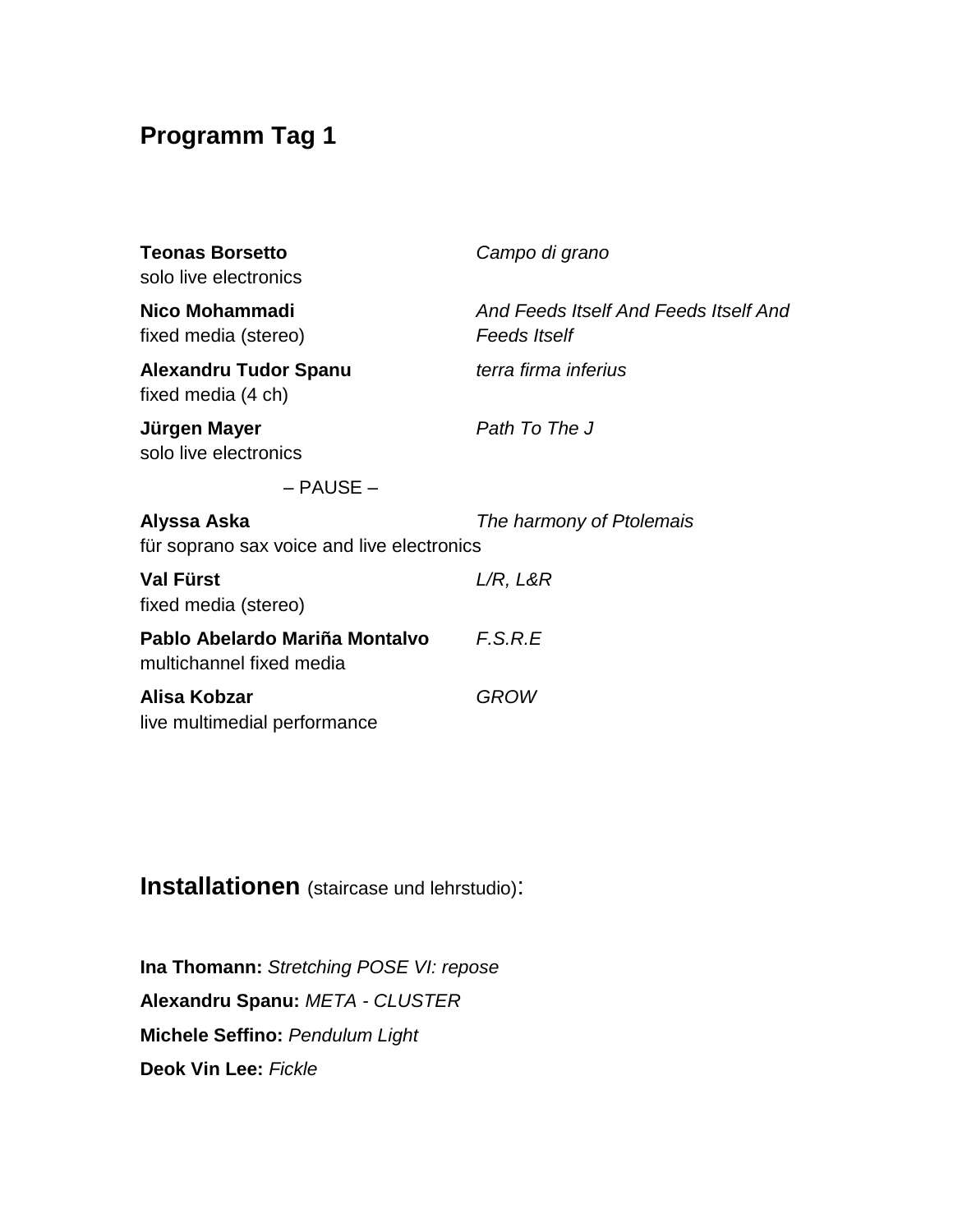#### **Programm Tag 2**

| Jonas Schändlinger<br>multichannel fixed media                | Society is ripping itself apart |
|---------------------------------------------------------------|---------------------------------|
| <b>Peter Stiegler</b><br>fixed media (stereo)                 | Honey                           |
| <b>Korin Rizzo</b><br>audio video fixed media (stereo)        | Coincidences                    |
| <b>Benedikt Alphart</b><br>fixed media (stereo)               | Spin                            |
| <b>Brian Questa</b><br>für cembalo live electronics and video | Hände                           |

– PAUSE –

#### *30 seconds each\** fixed media (stereo) **Gianluna Iadema** *Noyaux (I and II)* fixed media (stereo) **Linus Müller aka Linus Miller** Inversion solo live electronics **John Robin Bold** *Before men had space probes and computers, audio video fixed media they had imaginations.*

\*Dieses Projekt wurde im Rahmen der Lehrveranstaltung Klangsynthese entwickelt: unter Verwendung grundlegender Techniken der reinen Synthese und textgebundener Programmierung in SuperCollider entstand eine Reihe von Stücken in der Länge von jeweils 30 Sekunden.